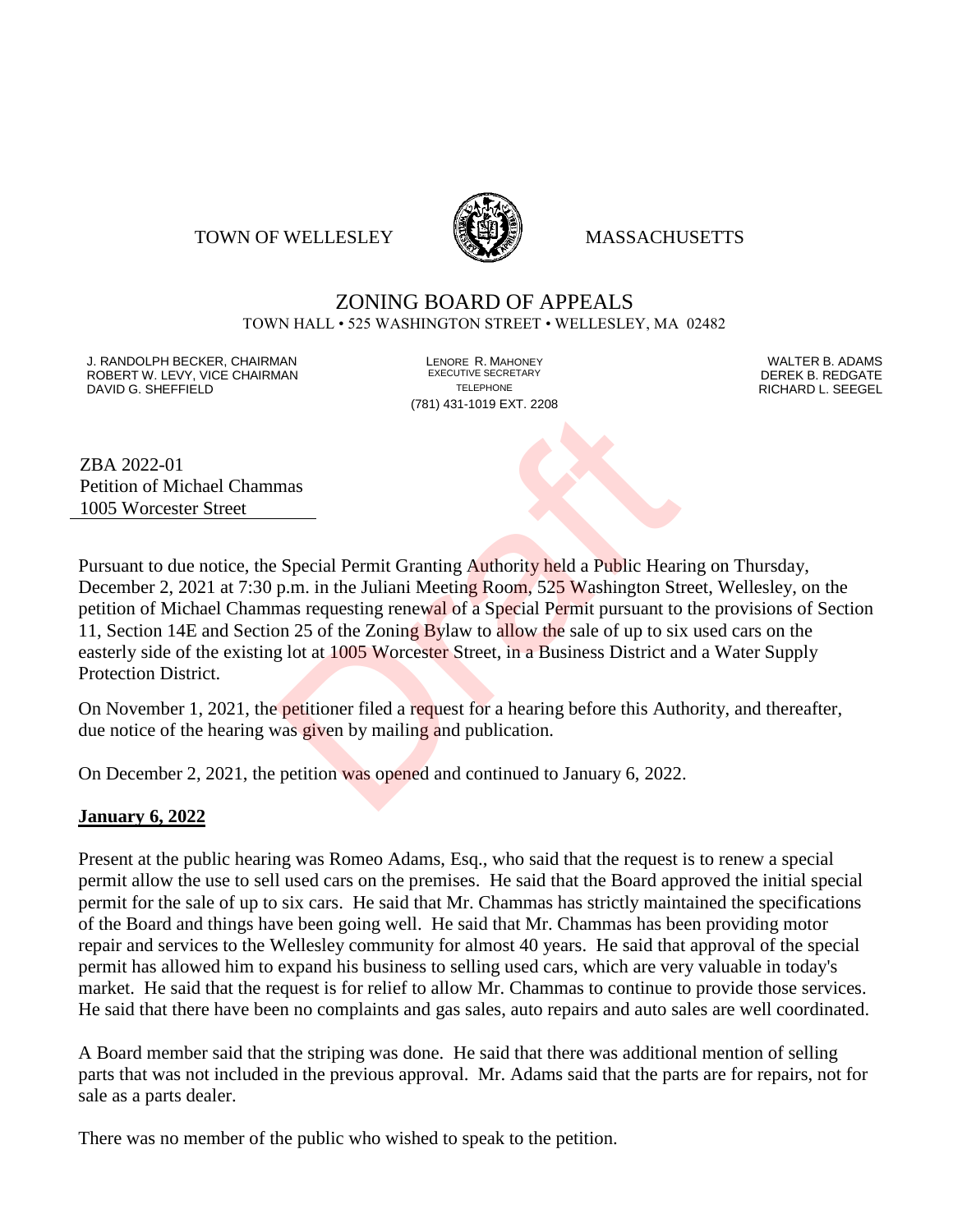### Statement of Facts

The subject property is located at 1005 Worcester Street, in a Business District and a Water Supply Protection District.

The Petitioner is requesting renewal of a Special Permit pursuant to the provisions of Section 11, Section 14E and Section 25 of the Zoning Bylaw to allow the sale of up to six used cars on the easterly side of the existing lot at 1005 Worcester Street, in a Business District and a Water Supply Protection District.

A Plot Plan, dated 10/22/19, revised 2/18/21, stamped by Patrick H. Arnow, Professional Land Surveyor, was submitted.

On January 5, 2022, the Planning Board Staff reviewed the petition and recommended that the special permit be renewed, subject to the same terms and conditions.

#### Decision

This Authority has made a careful study of the materials submitted and the information presented at the hearing.

The Board found that the Design and Operation Standards in Part F are adequately satisfied and not otherwise prohibited in Part D.1, of Section XIVE of the Zoning Bylaw in a Water Supply Protection Districts.

It is the opinion of this Authority that the use of the property for the sale of used cars on the easterly side of the existing lot, will meet the Special Use Permit Standards conditions, in accordance with Section 25 D of the Zoning Bylaw. The same terms and conditions.<br>
Decision<br>
Leads and Conditions.<br>
Decision<br>
Decision<br>
Decision<br>
Careful study of the materials submitted and the inform<br>
Design and Operation Standards in Part F are adequately<br>
The D.1, of S

Therefore, renewal of the Special Permit is granted, as voted unanimously by this Authority at the Public Hearing for the sale of used cars on the easterly side of the existing lot, subject to the following conditions:

- 1. The Special Permit shall run with Mr. Chammas, as owner of the property, and shall not run with the land.
- 2. Parking of six vehicles facing Edgemoor Avenue shall be with the nearest vehicle being no closer than 30 feet to Worcester Street.
- 3. Only one vehicle shall be parked toward the rear of the building but as close to Edgemoor Avenue as practicable.
- 4. Lines shall be installed between the spaces, with no parking between the last approved space and Worcester Street.
- 5. The proposed use to sell used cars requires a permit from the Board of Selectmen.
- 6. This Special Permit shall expire two years from the date time-stamped on this decision.